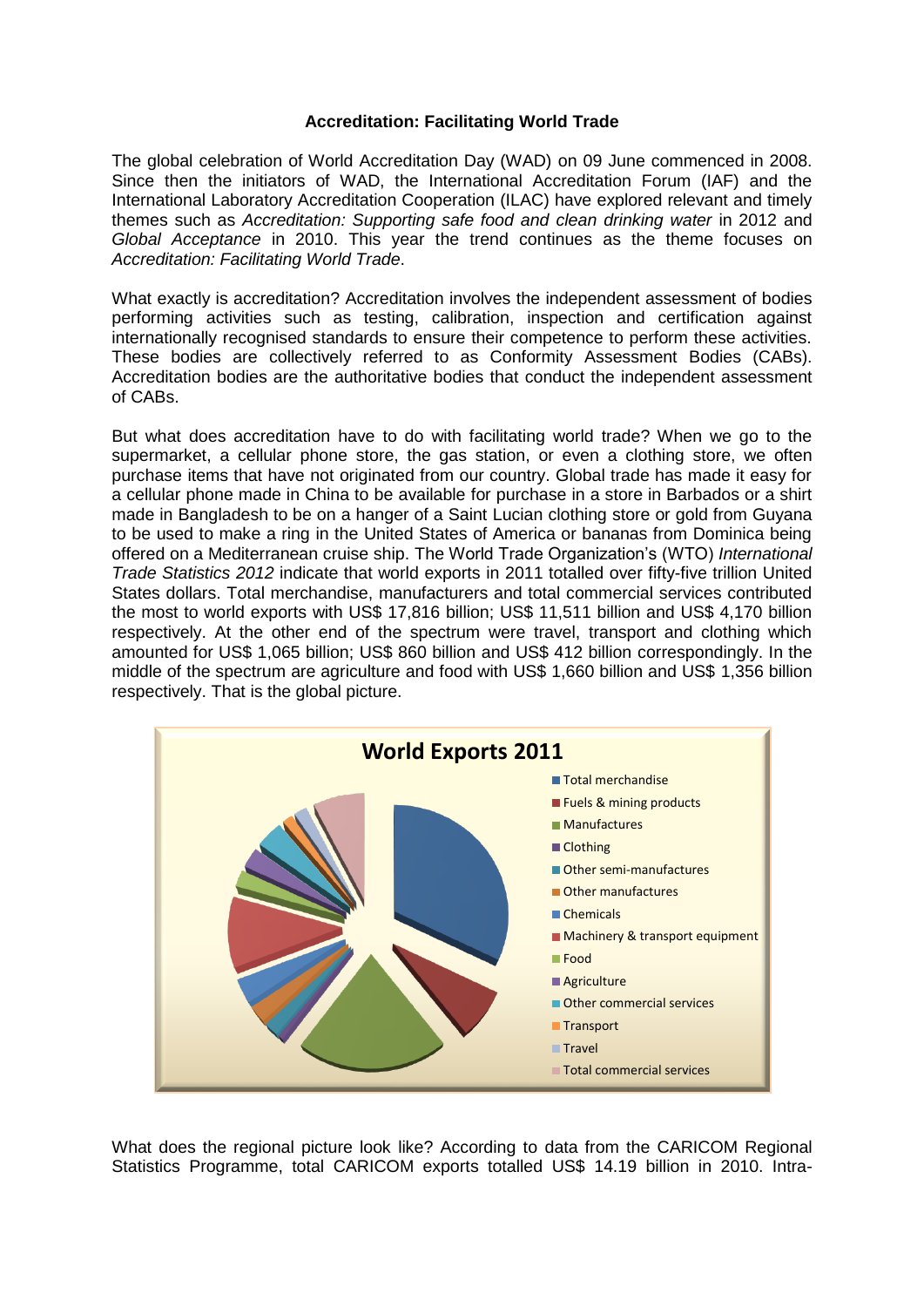regionally, a total of US\$ 2.5 billion was exported among CARICOM Member States while US\$ 2.4 billion was imported among the Member States in 2010.

With such a robust trade market, systems must be put in place to ensure the quality and safety of goods and services traded whether internationally or domestically. These systems often include the application of standards and regulations as well as the activities of testing, calibration, inspection and certification. Products, processes, systems, persons or bodies within the global trade market are subjected to these systems. This has become necessary to ensure that the goods and services traded do not pose any threats to human health and safety or the environment. However, these systems should not create unnecessary or burdensome barriers to trade. The WTO's Agreement on Technical Barriers to Trade (TBT) speaks to this fact. It states that "*Members shall ensure that technical regulations are not prepared, adopted or applied with a view to or with the effect of creating unnecessary obstacles to international trade*". However, the Agreement adds, "*For this purpose, technical regulations shall not be more trade-restrictive than necessary to fulfil a legitimate objective, taking account of the risks non-fulfilment would create. Such legitimate objectives are, inter alia: national security requirements; the prevention of deceptive practices; protection of human health or safety, animal or plant life or health, or the environment. In assessing such risks, relevant elements of consideration are, inter alia: available scientific and technical information, related processing technology or intended end-uses of products*". Therefore, technical regulations are developed based on the need to ensure national security, honest practices, protection of human, animal or plant health and the environment.

Have you ever taken the time to see if the products you buy from the supermarkets meet any standards? How does a bottled water producer demonstrate that the sodium, chlorine or calcium content of the water is at the level reported on the label of the bottle? In what way can an inspector guarantee that there is an impartial and competent process in the inspection of goods entering a country? How can I be assured that the medical test result I received is accurate? Am I certain of the quality of a particular certified product?

Accreditation provides the answers to all these questions. Accreditation bodies around the world accredit laboratories that are involved in activities such as product testing and medical testing. The independent assessment of the competence of these laboratories to carry out specific tests is evaluated against the requirements of international standards such as ISO/IEC<sup>1</sup> 17025 for testing and calibration laboratories and ISO 15189 for medical laboratories. The ISO/IEC 17020 and ISO/IEC 17065 standards are the basis upon which inspection and certification bodies respectively are assessed.

 $\overline{\phantom{a}}$ 

<sup>&</sup>lt;sup>1</sup> ISO/IEC: International Organisation for Standardisation/International Electrotechnical Commission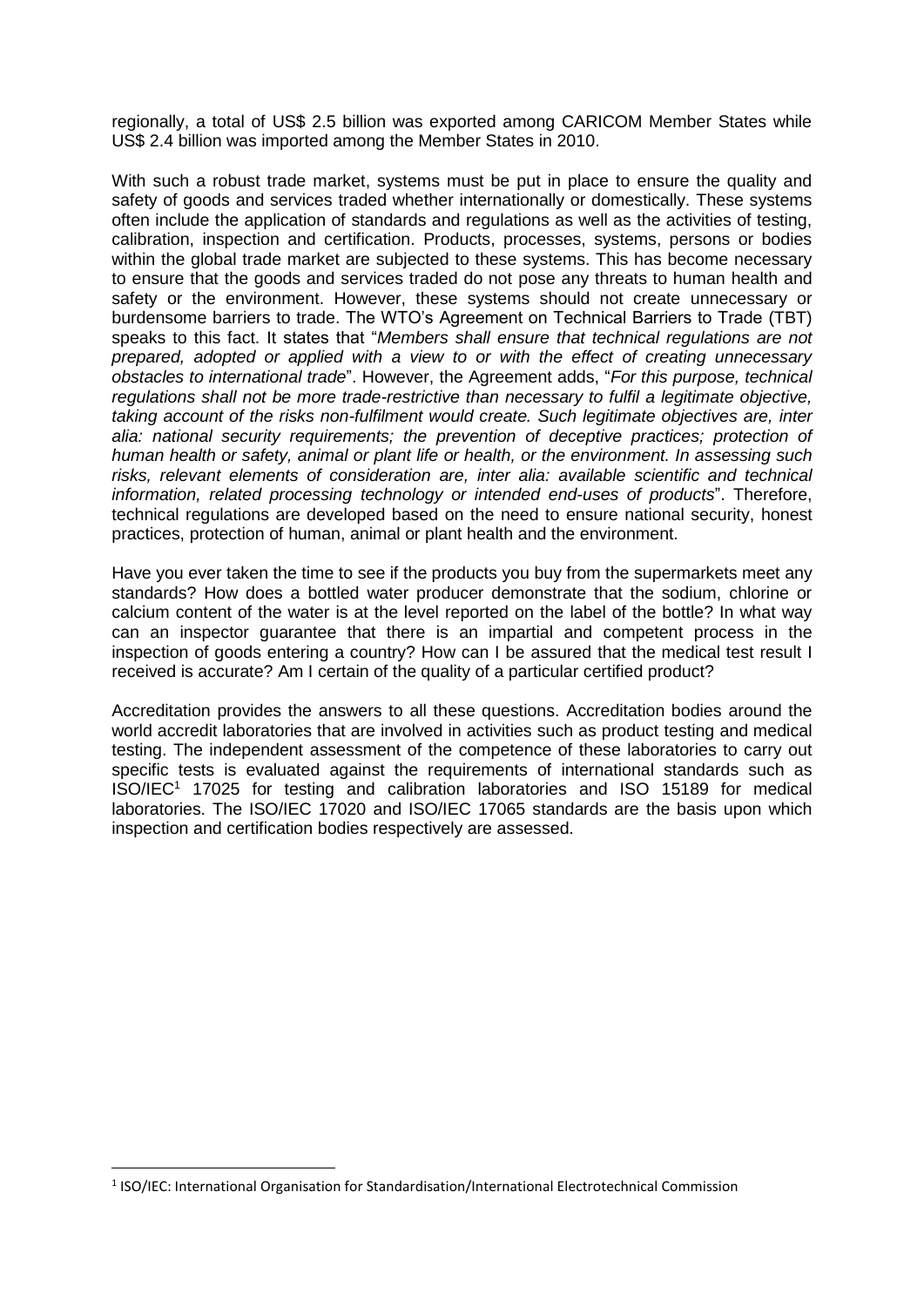

Accreditation bodies around the world are members of ILAC and/or IAF. Through evaluations and acceptance of members' accreditation systems, multilateral arrangements are established between members. This facilitates world trade through the international acceptance of accredited testing, calibration, inspection and certification results. The joint statement from ILAC and IAF in recognition of WAD 2013 summarises it well: "The primary purpose of both IAF and ILAC is to establish multilateral arrangements between their member accreditation bodies based on mutual evaluation and acceptance of each other's accreditation systems. These arrangements enhance the acceptance of products and services across national borders by removing the need for them to undergo additional tests, inspections or certification at each country of entry. This helps to reduce bureaucracy and the costs to businesses and contributes to operational efficiency".

But how does the regional accreditation framework stack up. To begin, the CARICOM Regional Organisation for Standards and Quality (CROSQ) is the regional centre for promoting efficiency and competitive production in goods and services through facilitating the processes of standardisation and the verification of quality. CROSQ carries out this function in collaboration with the National Standards Bodies (NSBs) of the CARICOM Member States. A regional mechanism, the Caribbean Cooperation for Accreditation Scheme (CCA), has been established to address the accreditation needs of the region. Jamaica and Trinidad and Tobago have National Accreditation Bodies (NABs) – the Jamaica National Agency for Accreditation (JANAAC) and the Trinidad and Tobago Laboratory Accreditation Service (TTLABS). JANAAC and TTLABS signed a Technical Cooperation Agreement in April, 2012 to facilitate the harmonisation of their accreditation services. The NSBs are designated National Accreditation Focal Points (NAFPs). The NABs are the authoritative bodies that perform accreditations while the NAFPs serve as a link between the NABs and bodies seeking accreditation. Collaboration, coordination and information sharing are the hallmarks of the CCA. The Scheme was officially launched in April of this year with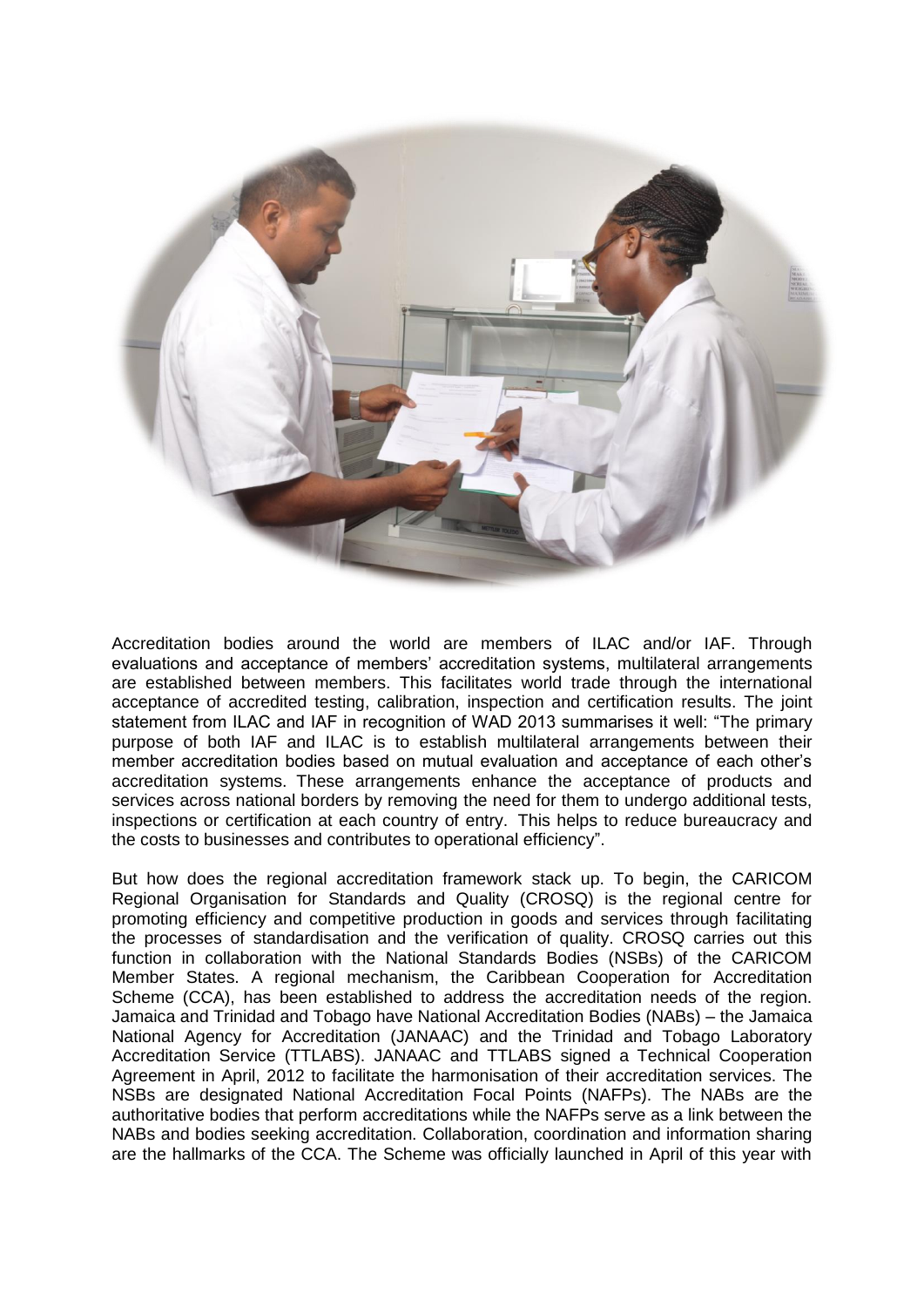the signing of a Memorandum of Understanding (MOU) between the CROSQ Secretariat and the NABs/NAFPs.

The region stands to benefit tremendously from the CCA. First and foremost, accreditation services will be available right here in the Caribbean making them more economical and accessible. Regional CABs will no doubt welcome this initiative because it means less costs and time will be spent for the accreditation process with easier access to the services that are internationally recognised. Further, the need for costly additional testing, inspection or certification of goods and services by CABs in an importing country will also decrease. CABs also stand to benefit from enhanced access to important services such as training and proficiency testing. These benefits will be passed on to manufacturers and service providers who often utilise the services of CABs. Manufacturers and service providers will be able to utilise testing, calibration, inspection and certification services that are internationally recognised at economical costs. This will contribute in boosting consumer confidence in the quality of goods and services delivered. Further, the CCA represents a regional brand that we should be proud of and support as it seeks to provide economical and accessible internationally recognised accreditation services.



Regional goods and services will become more competitive as their conformity assessment processes will be recognised by international markets thereby improving trade facilitation and possibly market access. Accreditation aids significantly in improving intra and extraregional trade and assists in developing the region's capacity to further integrate into the global economy through the production and provision of quality goods and services. The socioeconomic status of Member States stand to be developed as accreditation works to facilitate global trade.